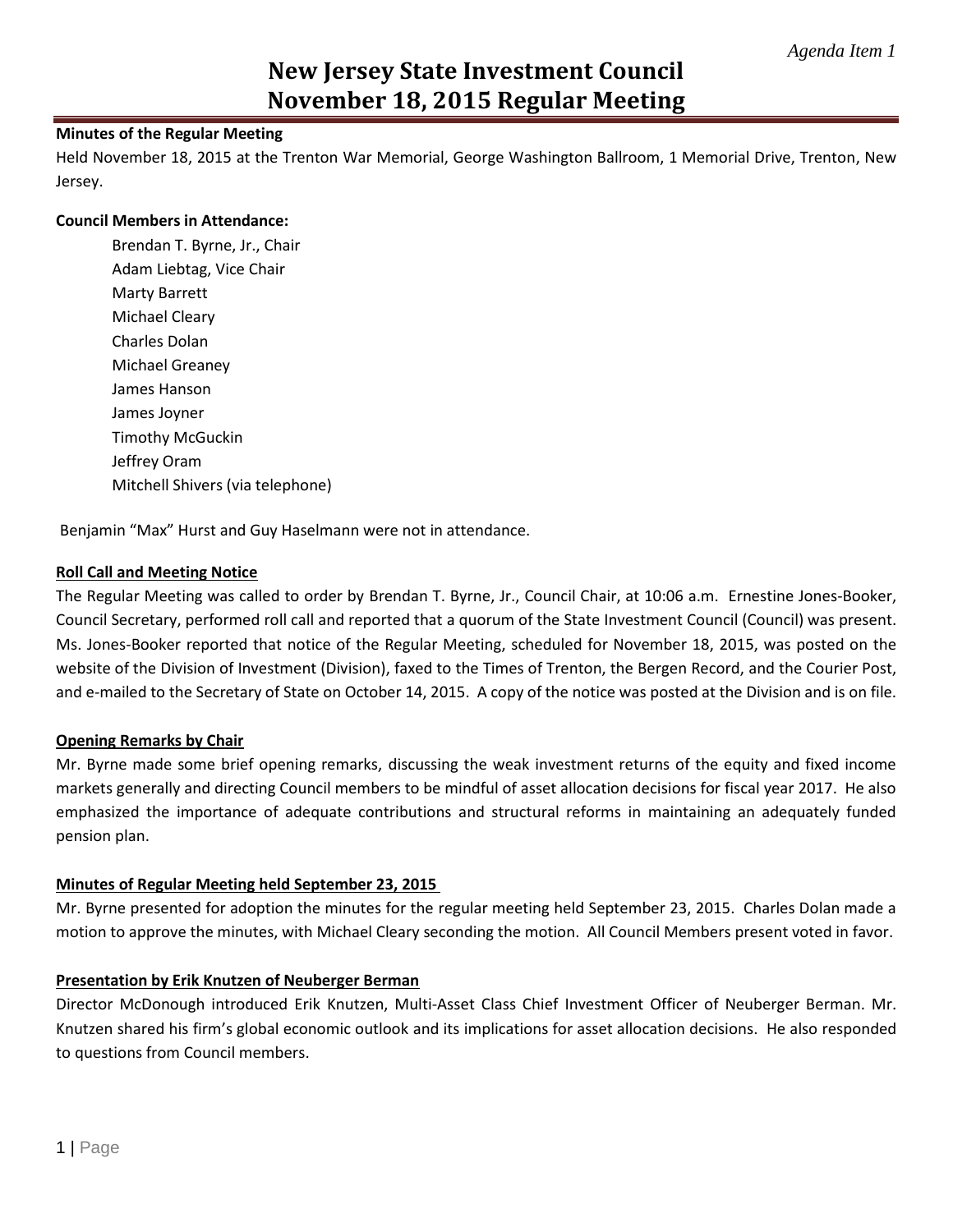#### **Proposed SIC Meeting Dates for 2016**

Mr. Byrne presented the proposed SIC Meeting Dates for 2016. Acknowledging concerns from Council members regarding potential scheduling conflicts with the January 27, 2016 annual meeting, Mr. Byrne stated that the Council would be advised if an alternate date is identified.

#### **Audit Committee Report on Fiscal Year 2015 Audit**

Tim McGuckin reported that the Audit Committee met on October 5th with the auditor, KPMG, who completed the audit of the State of New Jersey Cash Management Fund with a clean opinion; however, Mr. McGuckin noted that the auditor had not yet completed its larger audit of the financial statements of the Division of Pensions and Benefits, which includes the pension funds. Once that report is completed, the Audit Committee would present the results to the Council.

Mr. McGuckin further reported that the Audit Committee recommended enhanced disclosure of fees by the Division. Mr. McGuckin made a motion for the Division to prepare a report of all management and performance fees paid to investment fund managers during at least the past five fiscal years, consistent with the format utilized in reporting fees in the 2014 State Investment Council Annual Report. Mr. McGuckin further stated that the report can contain performance information related to the investments if the Division deems it appropriate. Mr. McGuckin recognized the magnitude of the request and acknowledged the project would be a major undertaking for the Division. Jeffrey Oram seconded the motion. Adam Liebtag proposed an amendment to the motion that the report also include cost and performance information for the same period with respect to assets that were not invested in funds managed by outside managers. All members of Council present voted in favor of both the amendment and the motion. Mr. McGuckin stated that the Audit Committee is not ready to bring forward a recommendation for an independent review of the report at this time. Marty Barrett indicated his support for such an independent review.

#### **Director's Report/Updates**

Director Chris McDonough presented the Director's Report, providing an update on capital markets and portfolio performance and positioning through October 31.

### **Alternative Investment Notifications**

Pursuant to the Council's Alternative Investment Modification Procedures, Mr. McDonough provided updates to two previously presented alternative investments, **Blackstone Tactical Opportunities Fund – A (RE) L.P.** and **Knight TAO, L.P.**, and informed counsel that the Division decided not to go forward with the investment in **Stone Milliner Macro Fund, L.P.** previously presented to counsel.

#### **JLL Partners V, L.P. Update**

Mr. McDonough of the Division reported on the status of the sale of the Division's interest in JLL Partners V, L.P.

#### **Private Equity Investment**

### *Advent International Global Private Equity VIII, L.P.*

Robin Clifford and Jason MacDonald of the Division, along with Michelle Davidson of TorreyCove, presented an investment of \$100 million in Advent International Global Private Equity VIII, L.P., a large global buyout private equity fund with a strategy of investing in specific sectors across Europe and North America. Ms. Clifford provided an overview of the fund, summarizing the fund manager's investment practices and the terms of the investment. In response to Mr. Byrne's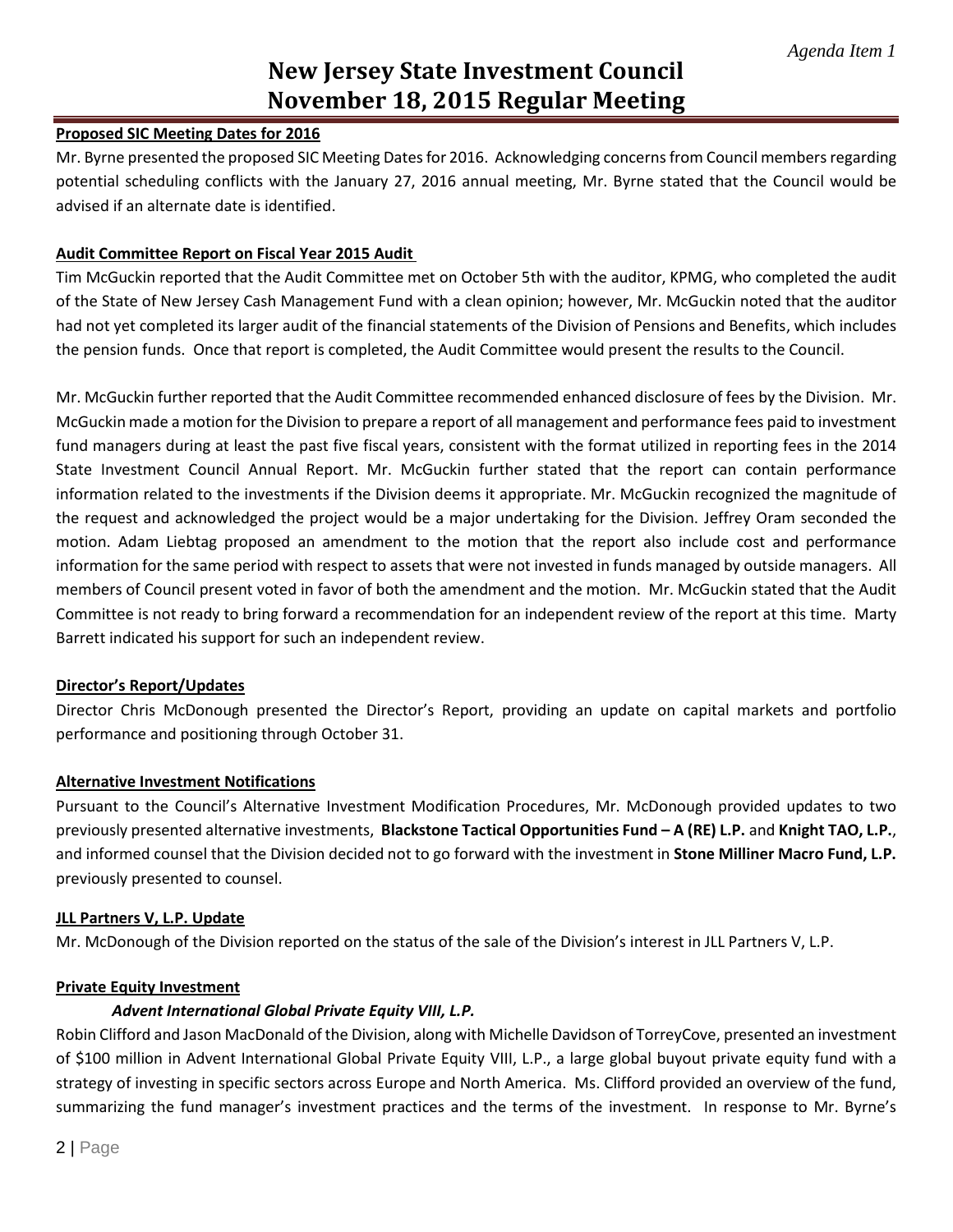question whether the fund's past performance was a function of fund size, Mr. McDonough responded that the fund managers' investment discipline was seen as a positive factor. In response to James Hanson's question regarding the fund's lack of hurdle rate, Ms. Davidson noted that there are other mechanisms that protect against excessive distributions to the general partner. Mr. Byrne reported that the Investment Policy Committee discussed the investment and was satisfied that the due diligence that was performed was adequate and appropriate.

## **Real Assets Investment**

## *Brookfield Capital Partners IV, L.P.*

Mr. MacDonald and Ms. Davidson presented an investment of \$150 million in Brookfield Capital Partners IV, L.P., a fund focused on value investments in real assets and real asset-related investments. Mr. McDonald discussed the Division's investment rationale and the terms of the investment. In response to a question from Mr. Byrne about the portfolio's allocation to real asset investments, Mr. MacDonald responded that this investment would improve the portfolio's underweight position. Mr. Byrne reported that the Investment Policy Committee discussed the investment and was satisfied that the due diligence that was performed was adequate and appropriate.

## **Global Diversified Credit Investments**

# *Knight TAO, L.P.*

Meghna Desai of the Division and Ms. Davidson presented an additional investment of up to \$300 million to Knight TAO, L.P., a separate account managed by TPG's credit team, that will participate in co-invest opportunities that are outside the mandate of other TPG credit funds. Ms. Desai described the fund's investment team and strategy, and outlined the terms of the investment. Mr. Byrne reported that the Investment Policy Committee discussed the investment and was satisfied that the due diligence that was performed was adequate and appropriate.

# *Blackstone Tac Opps Residential Opportunities*

Mr. Byrne recused himself from the Blackstone TacOpps Residential Opportunities investment discussion and Mr. Liebtag assumed Mr. Byrne's duties as Council Chair.

Ms. Desai and Ms. Davidson presented an investment of \$250 million in a newly formed Blackstone Tac Opps Residential Opportunities fund, designed to take advantage of opportunities created by dislocation in the residential mortgage market. Ms. Desai explained the fund's investment strategy and the discounted fees being charged to the State as a seed investor. In response to a query by Mr. Liebtag, Ms. Desai offered additional information regarding the fund's proposed revenue-sharing arrangement.

### **Fiscal 2015 Proxy Voting Summary**

Mr. Byrne returned to the meeting as Council Chair.

Susan Sarnowski of the Division provided the Council with an overview of the Division's proxy voting for the fiscal year ending June 30, 2015, with respect to both U.S. and non-U.S. corporations. Mr. Byrne commended the Division for its clear and comprehensive proxy voting report. In response to a question from Mr. Barrett, Ms. Sarnowski explained the non-binding nature of many shareholder-approved proposals.